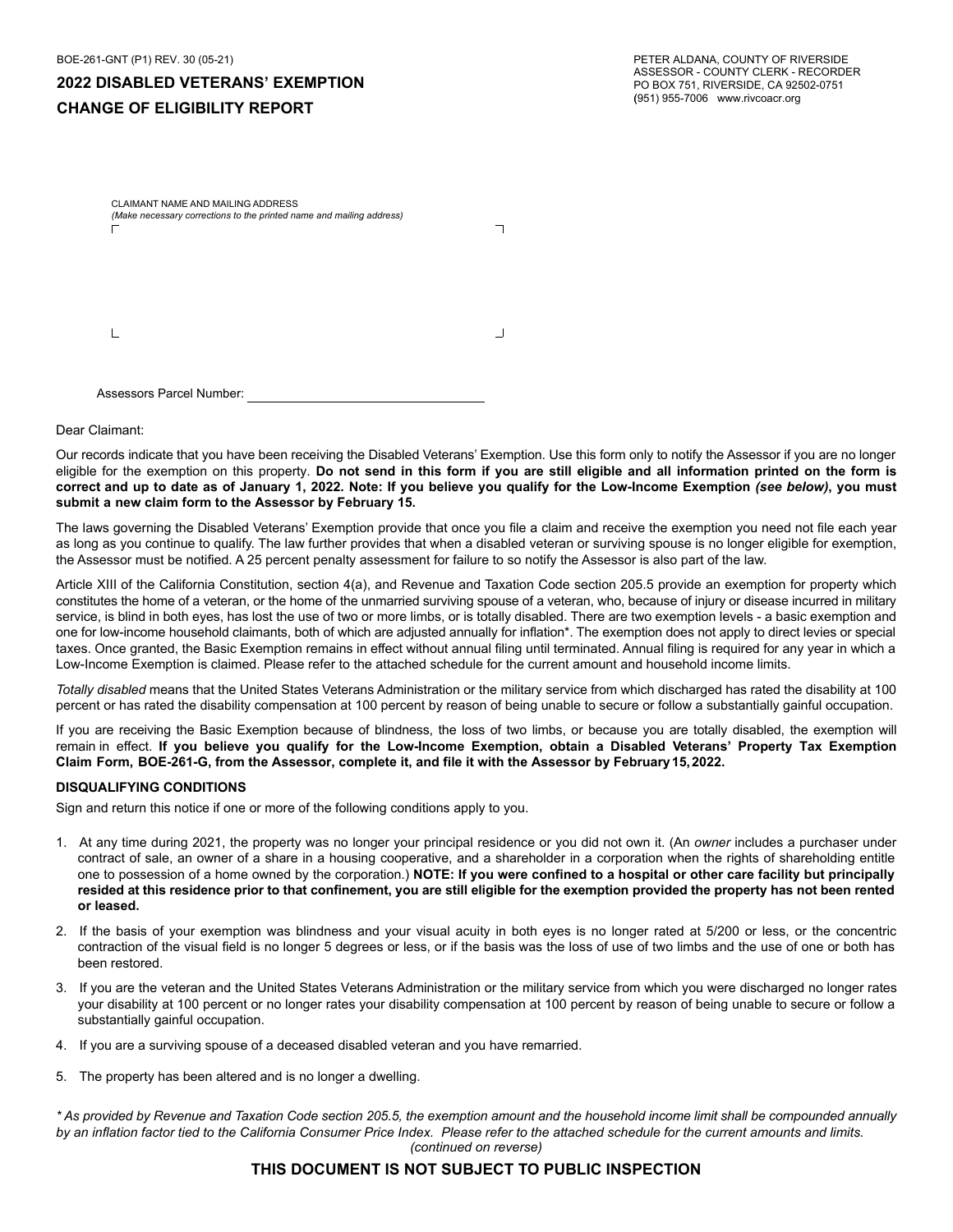## **SIGN HERE ONLY IF YOU NO LONGER QUALIFY FOR THE DISABLED VETERANS' EXEMPTION AS OF JANUARY 1, 2022**

*I no longer qualify for the Disabled Veterans' Exemption.*

| Signature and the state of the state of the state of the state of the state of the state of the state of the state of the state of the state of the state of the state of the state of the state of the state of the state of                                                  | Date                                                                                                                     |
|--------------------------------------------------------------------------------------------------------------------------------------------------------------------------------------------------------------------------------------------------------------------------------|--------------------------------------------------------------------------------------------------------------------------|
| Daytime Telephone Number ( _____ ) _________________                                                                                                                                                                                                                           | Social Security Number: _______ - _____ - ______ -                                                                       |
| REASON AND DATE OF DISQUALIFICATION (It is extremely important that you enter the date that you became ineligible.)                                                                                                                                                            |                                                                                                                          |
| The property is no longer my principal place of residence because:<br>1. $\vert$ 1                                                                                                                                                                                             |                                                                                                                          |
| A. $\Box$ I sold the property on (date): $\Box$                                                                                                                                                                                                                                |                                                                                                                          |
|                                                                                                                                                                                                                                                                                | If sale is unrecorded, enter name of purchaser: Note that the state of the state is unrecorded, enter name of purchaser: |
| В.                                                                                                                                                                                                                                                                             | $\Box$ I am still the owner of the property but it is no longer my primary place of residence as of (date):              |
| 2. I received the exemption as the surviving spouse of a deceased disabled veteran and I remarried on (date):<br>(please attach a copy of the marriage certificate)                                                                                                            |                                                                                                                          |
| My disability or disability compensation was changed to less than 100 percent on (date): _________________(please attach<br>3. I<br>supporting documentation from the United States Department of Veterans Affairs)                                                            |                                                                                                                          |
| I am no longer blind; visual acuity in both eyes was not rated at 5/200 or less, or have a concentric contraction of 5 degrees or<br>4.  <br>less on (date): ________________(please attach supporting documentation from the United States Department of Veterans<br>Affairs) |                                                                                                                          |
| 5. I have no longer lost the use of two limbs; use was restored on (date): (please attach supporting<br>documentation from the United States Department of Veterans Affairs)                                                                                                   |                                                                                                                          |
| 6. • Following the death of the claimant, the property is no longer eligible for the Disabled Veterans' Exemption.                                                                                                                                                             |                                                                                                                          |
| A. Name of deceased veteran or deceased unmarried surviving spouse: ________________________________                                                                                                                                                                           |                                                                                                                          |
| B. Date of death: <b>Please attach a copy of the Death Certificate.</b>                                                                                                                                                                                                        |                                                                                                                          |
|                                                                                                                                                                                                                                                                                |                                                                                                                          |
| D. Relationship to disabled veteran or unmarried surviving spouse:                                                                                                                                                                                                             |                                                                                                                          |
| E. Daytime telephone number: ( ____ ) ________________                                                                                                                                                                                                                         |                                                                                                                          |
|                                                                                                                                                                                                                                                                                |                                                                                                                          |

**If you change your principal place of residence on or after January 1, 2022, and the new resident of the property is not eligible for the exemption, the exemption shall cease to apply to that property on the date of the sale or transfer. An exemption will not be allowed on your new residence until you qualify and file a claim with the Assessor or within 30 days of the date of notice of supplemental assessment. In the case where a supplemental notice was not mailed or not required, you must file a claim the** *later* **of:** 

**(a) 90 days of acquisition of your new residence, or 90 days after you establish residency at a property you previously owned; or**

**(b) on or before the next following lien date after the year that your property was acquired, or when you established residency in a previously owned property.**

**Note:** If you were not eligible for the exemption on January 1, 2022, you **must** notify the Assessor on or before June 30, 2022, or you will be subject to payment of the amount of taxes the exemption represents, plus a 25 percent penalty and interest.